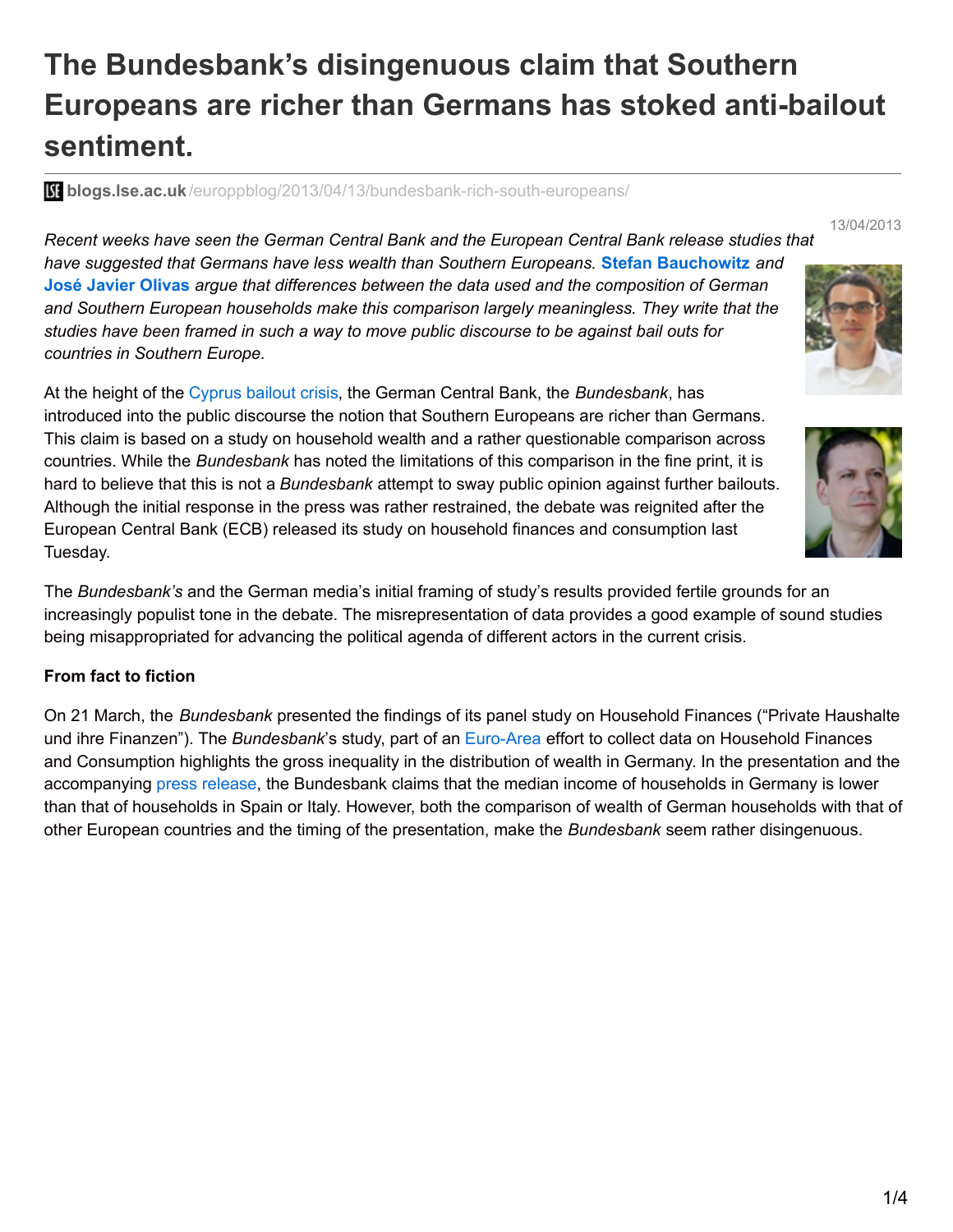

Credit: Mattias Pettersson (Creative Commons BY NC)

As the original [presentation](http://www.bundesbank.de/Redaktion/DE/Downloads/Presse/Publikationen/2013_03_21_phf_praesentation.pdf?__blob=publicationFile) suggests and most media have acknowledged, the study is not suitable to establish meaningful cross-national comparisons. The data collection took place at a different time in Spain and in Germany, which masks the fact that financial and real assets in Spain have lost considerable value during the crisis. The structure of these countries is vastly different in terms of household size, home ownership, pension claims which leads to very different outcomes in terms of the financial position. For example, the Spanish Survey of Household Finances, which the *[Bundesbank](http://www.bde.es/f/webbde/SES/Secciones/Publicaciones/InformesBoletinesRevistas/BoletinEconomico/11/Jul/Files/art3e.pdf)* refers to, is based on data from 2008 which does not reflect the effects of the current crisis such as growing unemployment, lower levels of disposable income, and most importantly, depreciation of real estate. According to the Spanish Survey, 89.2% of the total wealth of Spanish households is linked to realestate. [Standard](http://www.standardandpoors.com/spf/upload/Ratings_EMEA/2013-01-17_EuropesRecessionIsStillDraggingDownHousePrices.pdf) and Poor's estimate that since March 2008, Spanish house prices have declined by 26% and are expected to drop a further 20%, so the current wealth of Spanish households is considerably lower than that captured in the report used for the comparison.

More importantly, the comparison of households' wealth is highly misleading in the context of a discourse on solidarity and redistribution. For instance, the larger public sector and better pensions and services that German citizens enjoy are not taken into consideration in wealth studies. The structure of households varies across countries. According to [Eurostat](http://appsso.eurostat.ec.europa.eu/nui/show.do?dataset=ilc_lvph01&lang=en), German households have 2.0 members on average while French have 2.2, Italians 2.4 and Spanish 2.7. Moreover, as the *[Bundesbank](http://www.bundesbank.de/Redaktion/EN/Pressemitteilungen/BBK/2013/2013_03_21_phf.html)* shows, home ownership in Germany (44.2%) is much lower than in France (57.9%), Italy (68.4%) and Spain (82.7%). Because of these structural and cultural differences a comparison of household wealth amounts to a comparison of apples and oranges.

Notwithstanding the inherent incomparability of the data – and in stark contrast to the study's methodological rigour – the *Bundesbank* chose to frame its findings in such a way that casual observers would only reach one conclusion: that German tax payers, being poorer than Southern Europeans, should not have to bail out the crisis countries. As this article is mostly concerned with the public discourse and not with the data itself, we refer to the *FT's Alphaville* blog, which provides an interesting analysis of the [comparability](http://ftalphaville.ft.com/2013/04/10/1454022/whos-the-eurozones-poorest-really/) of the data, based on the ECB's study on household finance.

#### **Reactions in the press**

Initially, most German media did not fully embrace the *Bundesbank*'s discourse. The press has largely qualified the results of the study and questioned the comparability of the data. Even *Bild*, a tabloid usually quick to exploit every opportunity for populist exaggeration, questioned the result. *[Spiegel](http://www.spiegel.de/politik/deutschland/faktencheck-zur-bundesbank-studie-private-haushalte-und-ihre-finanzen-a-890877.html) Online* went so far to criticise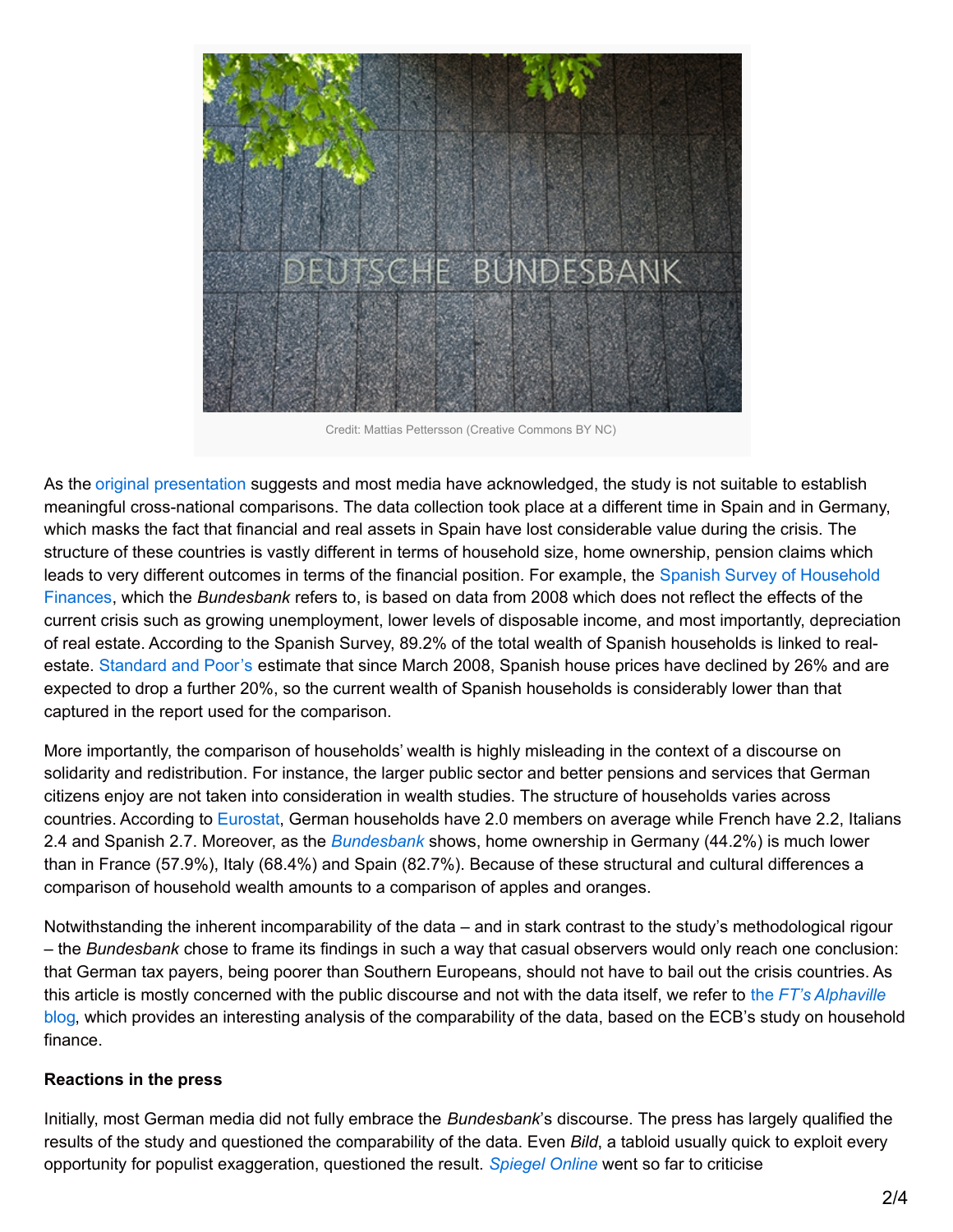the *Bundesbank* for its rather inept attempt at generating outrage.

Most media presented some background on why German households appear to be poorer, pointing to the fact that Germans tend to prefer to rent, rather than own residential property. Unfortunately, this has not kept them from running with catchy, if grossly misrepresenting headlines that resulted in the furtherance of anti-bailout message. The headlines used by newspapers such as the *Frankfurter [Rundschau](http://www.fr-online.de/wirtschaft/vermoegen-in-europa-spanier-reicher-als-deutsche,1472780,22178650.html)*, *Die [Welt](http://www.welt.de/wirtschaft/article114649182/Italiener-und-Spanier-sind-reicher-als-Deutsche.html)* and *[faz.net](http://www.faz.net/aktuell/wirtschaft/wirtschaftspolitik/armut-und-reichtum/vermoegensverteilung-spanier-ein-drittel-reicher-als-deutsche-12121631.html)* misleadingly claimed "Spaniards richer than Germans" or similar versions of this message.

The notion of greater Spanish, French and Italian wealth has thus found its way into the debate as if it were a selfevident truth. *Der Spiegel* (25 March, page 32) commented on the deposit tax in Cyprus: "No one in the crisis countries has so far been expected to take a cut in wealth [to solve the crisis]. But why not? According to a recent study by the Bundesbank, Spaniards are richer than Germans." And for *[Passauer](http://www.pnp.de/nachrichten/heute_in_ihrer_tageszeitung/politik/698914_Boeser-reicher-Onkel.html) Neue Presse* , the study has "done away with the fairy tale that Germany is the rich uncle" who should be liable for his poor relatives. Other [commentators](http://www.sueddeutsche.de/wirtschaft/euro-krise-nehmt-von-den-reichen-1.1631920) and [politicians](http://www.tagesspiegel.de/politik/krisenstaaten-spd-und-fdp-politiker-fordern-staerkere-beteiligung-privater-glaeubiger/7975414.html), too, have been quick to call, however naively, for a responsibility of domestic savers in bail-outs. Unsurprisingly, the readers' comments are considerably more vitriolic, and it appears as if the *Bundesbank* has managed to reach the intended audience.

The foreign press also echoed this issue. Most articles emphasise the limited comparability of the study reproducing the caveats already suggested by the *Bundesbank* and German press. In Spain, *El [Mundo](http://www.elmundo.es/elmundo/2013/03/22/economia/1363953835.html)* points out that the provision of public services and social insurance is not part of the *Bundesbank*'s assessment of wealth, which makes any meaningful comparison impossible. *El [Economista](http://www.eleconomista.mobi/economia/noticias/4695717/03/13/El-Bundesbank-da-a-entender-que-los-espanoles-son-mucho-mas-ricos-que-los-alemanes.html)* accuses the *Bundesbank*'s president, Jens Weidman, of misusing the study to consolidate the Bundesbank's position that Southern countries should bear the costs of the crisis. In France, the financial newspaper *Les [Echos](http://www.lesechos.fr/economie-politique/monde/actu/0202659625566-les-menages-francais-plus-riches-que-les-foyers-allemands-552097.php)* criticises the comparison and says that this is a move to put pressure on the ECB and reminds its readers that the study does not count the substantial pension claims of Germans towards household wealth.

# **From fiction to 'pulp fiction'**

With the ECB's release of Euro-wide data earlier this week, the issue has suddenly turned into a very heated debate in Germany. Even though the ECB has avoided the *Bundesbank's* blunder, some German media outlets have seized the opportunity to resume the [blame](http://blogs.lse.ac.uk/eurocrisispress/2013/03/22/the-politics-of-blame/) game combining a much more aggressive tone with a dash of self-pity.

For example, an *[FAZ](http://www.faz.net/aktuell/wirtschaft/ezb-umfrage-deutsche-sind-die-aermsten-im-euroraum-12142944.html)* headline read "Germans are the poorest in the Eurozone". Both *FAZ* and *Die [Welt](http://www.welt.de/wirtschaft/article115143342/Deutsche-belegen-beim-Vermoegen-den-letzten-Platz.html)* accuse the ECB of holding back the data for fear of controversy. In a rather angry, if fatuous [commentary](http://www.faz.net/aktuell/wirtschaft/vermoegen-reiche-zyprer-arme-deutsche-12144211.html), *FAZ* – not normally known as a platform for conspiracy theorists – argues that the study, finally lays bare what the media and politicians in Germany had carefully tried to conceal: namely that Germans are poor and that rather than benefiting from the Euro, the introduction of the single currency caused German incomes to shrink relative to those in the Eurozone, while profligacy in soft-currency countries went unchecked. Others remain more nuanced, such as *Die [Zeit](http://blog.zeit.de/herdentrieb/2013/04/10/5886_5886)* that offers a rebuttal of the notion of Germany as Europe's poor house.

# **Bad practice**

The *Bundesbank* seems to have subtly set into motion a grievance discourse that now some very eager commentators and newspaper are disseminating in the public opinion. The explicit comparisons across countries made initially by the *Bundesbank* in their press presentation were either a schoolboy error or just a borderline unethical strategy to foster an "anti-bailout" discourse in Germany. The selective contextualisation of evidence to advance political goals is not an example of good academic practice. The ECB was cautious in not prescribing the same comparison but it was too late to prevent some media from focusing on what the *Bundesbank* had already insinuated.

Understanding the current crisis is no doubt complex, given the differences in European economies, divergent national interests and the increasingly divisive public discourses on the crisis. Trusted institutions such as the *Bundesbank* and the press have a responsibility to provide accurate, fair and nuanced information that can help